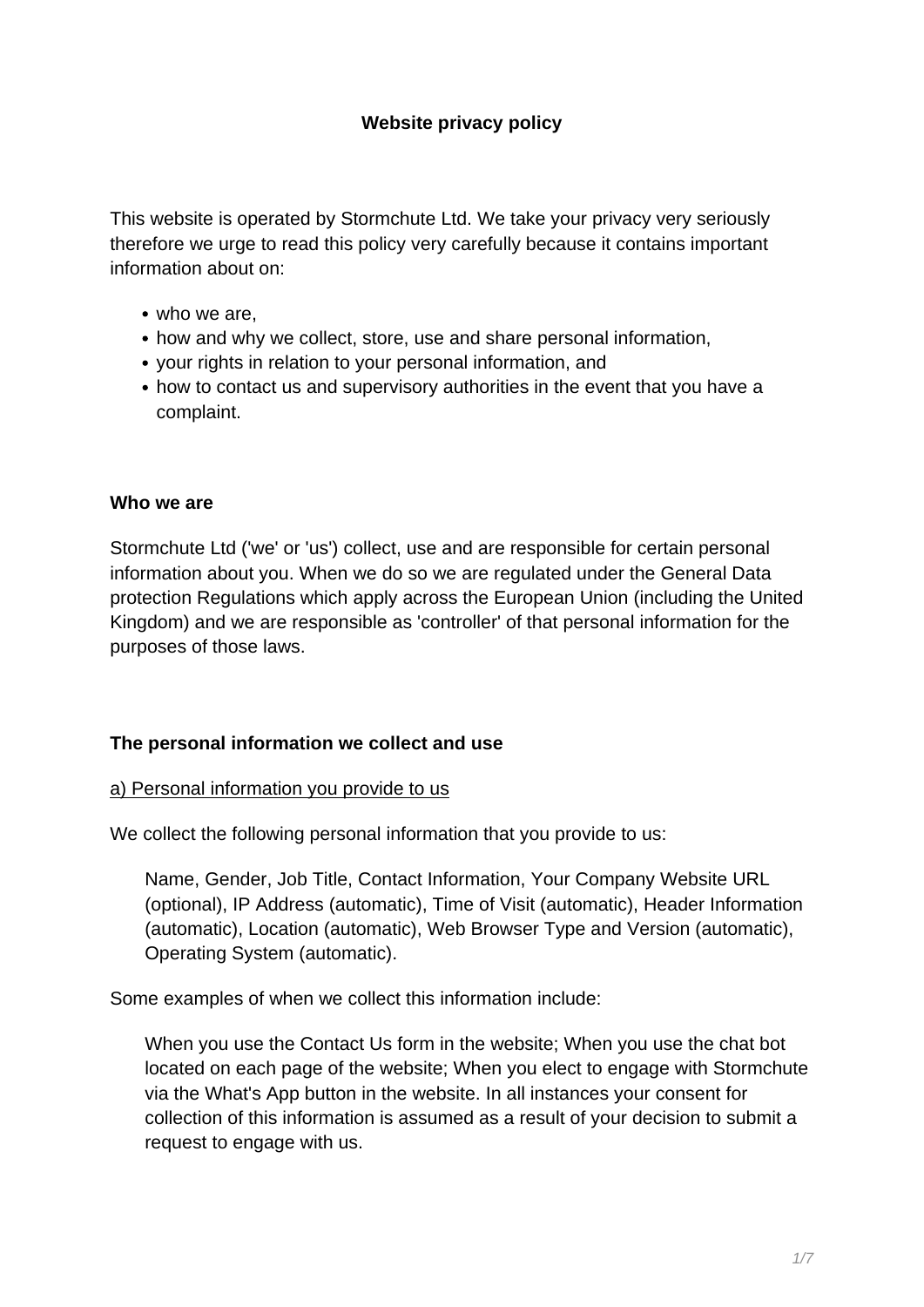## b) Personal information you provide about third parties

If you give us information about another person, you confirm that the other person has appointed you to act on their behalf and agreed that you:

shall consent on their behalf to the processing of their personal data; shall receive any data protection notices on their behalf; and shall consent on their behalf to the transfer of their personal data abroad.

## c) Cookies and similar technologies

A cookie is a small text file which is placed onto your computer or electronic device when you access our website. Similar technologies include web beacons, action tags, local shared objects ('flash cookies') and single-pixel gifs. Such technologies can be used to track users' actions and activities, and to store information about them. We use these cookies and/or similar technologies on this website.

For example we may use cookies to monitor and/or collect the following information:

IP Address, Time of Visit, Header Information, Location, Web Browser Type and Version, Operating System

This information helps us to build a profile of our users. Some of this information may be aggregated or statistical, which means that we will not be able to identify you individually.

In addition it should be noted that in some cases our cookies or similar technologies may be owned and controlled by third parties who will also collect personal information about you.

On the first occasion that you use our site we will ask whether you consent to our use of cookies. If you do not, cookies will not be used. Thereafter you can opt-out of using cookies at any time or you can set your browser not to accept cookies and the websites below tell you how to remove cookies from your browser. However, some of our website features may not function as a result.

For further information on our use of cookies, please see our Website cookie policy.

For further information on cookies generally visit www.aboutcookies.org or www.allaboutcookies.org.

#### **How we use your personal information**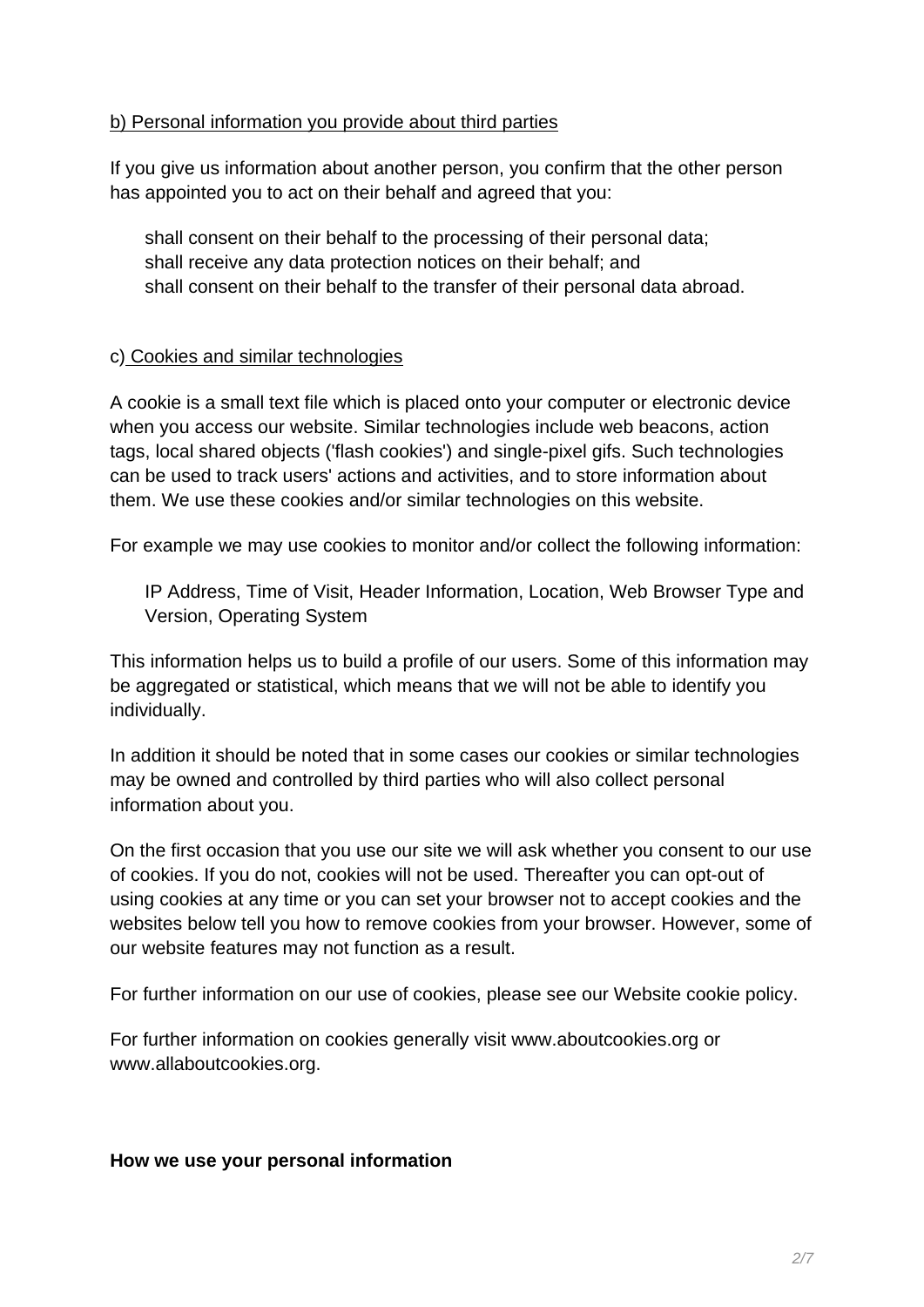We collect information about our users for the following purposes:

To enable us to communicate with you in response to a requests you made to Stormchute. Should we enter into business with you we will use these personal details to support our contracting process. We will also use the data collected to personalise and/or improve our services for you. You will not be sent unlawful marketing or spam.

## **Who your information may be shared with**

We may share your information with:

Law enforcement agencies in connection with any investigation to help prevent unlawful activity

We will not share you personal information with any other 3rd parties.

# **Whether personal information has to be provided by you, and if so why**

No personal information has to be provided by you to us at any time.

# **How long your personal information will be kept**

We will hold your personal information for the following periods:

We will only retain your personal data whilst we are actively engaging with you around enquiries and/or resulting business. After the conclusion of a contract we will retain your personal data for a period to ensure it is available should you wish to engage further with us.

These periods are no longer than necessary in each case.

#### **Reasons we can collect and use your personal information**

We rely on the following as the lawful basis on which we collect and use your personal information:

consent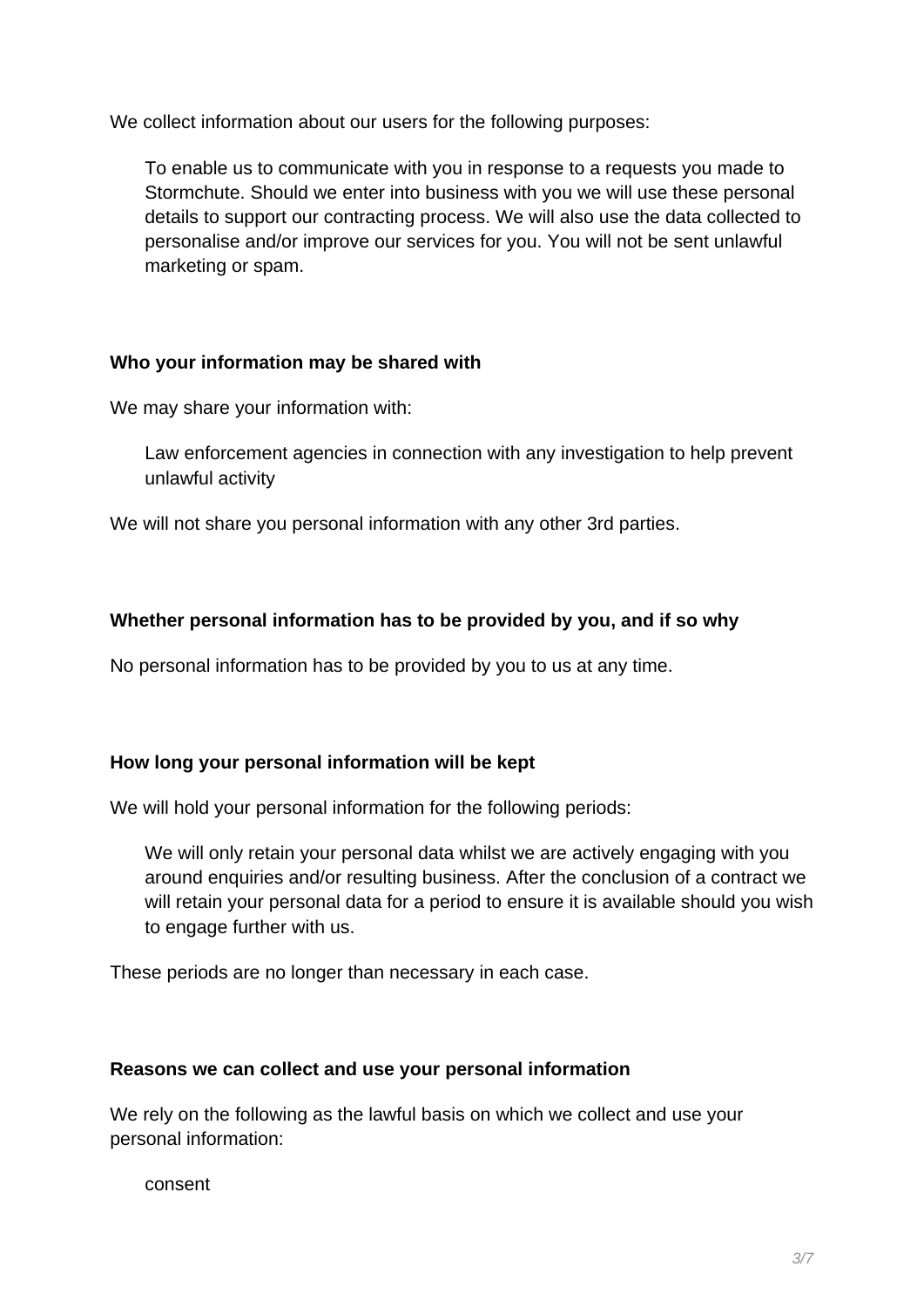contract

#### **Consequence of our use of your personal information**

The consequence to you of our use of your personal information is:

You will be contacted in response to a request for further information made with us via the Website.

#### **Keeping your information secure**

We have appropriate security measures in place to prevent personal information from being accidentally lost, or used or accessed in an unauthorised way. We limit access to your personal information to those who have a genuine business need to know it. Those processing your information will do so only in an authorised manner and are subject to a duty of confidentiality.

We will also use technological and organisation measures to keep your information secure.

We also have procedures in place to deal with any suspected data security breach. We will notify you and any applicable regulator of a suspected data security breach where we are legally required to do so.

Indeed, while we will use all reasonable efforts to secure your personal data, in using the site you acknowledge that the use of the internet is not entirely secure and for this reason we cannot guarantee the security or integrity of any personal data that are transferred from you or to you via the internet. If you have any particular concerns about your information, please contact us using the details below.

#### **Transfers of your information out of the EEA**

We will not transfer your personal information outside of the EEA at any time.

#### **Children and the validity of consent**

Where we obtain consent from any user we will take reasonable steps to ascertain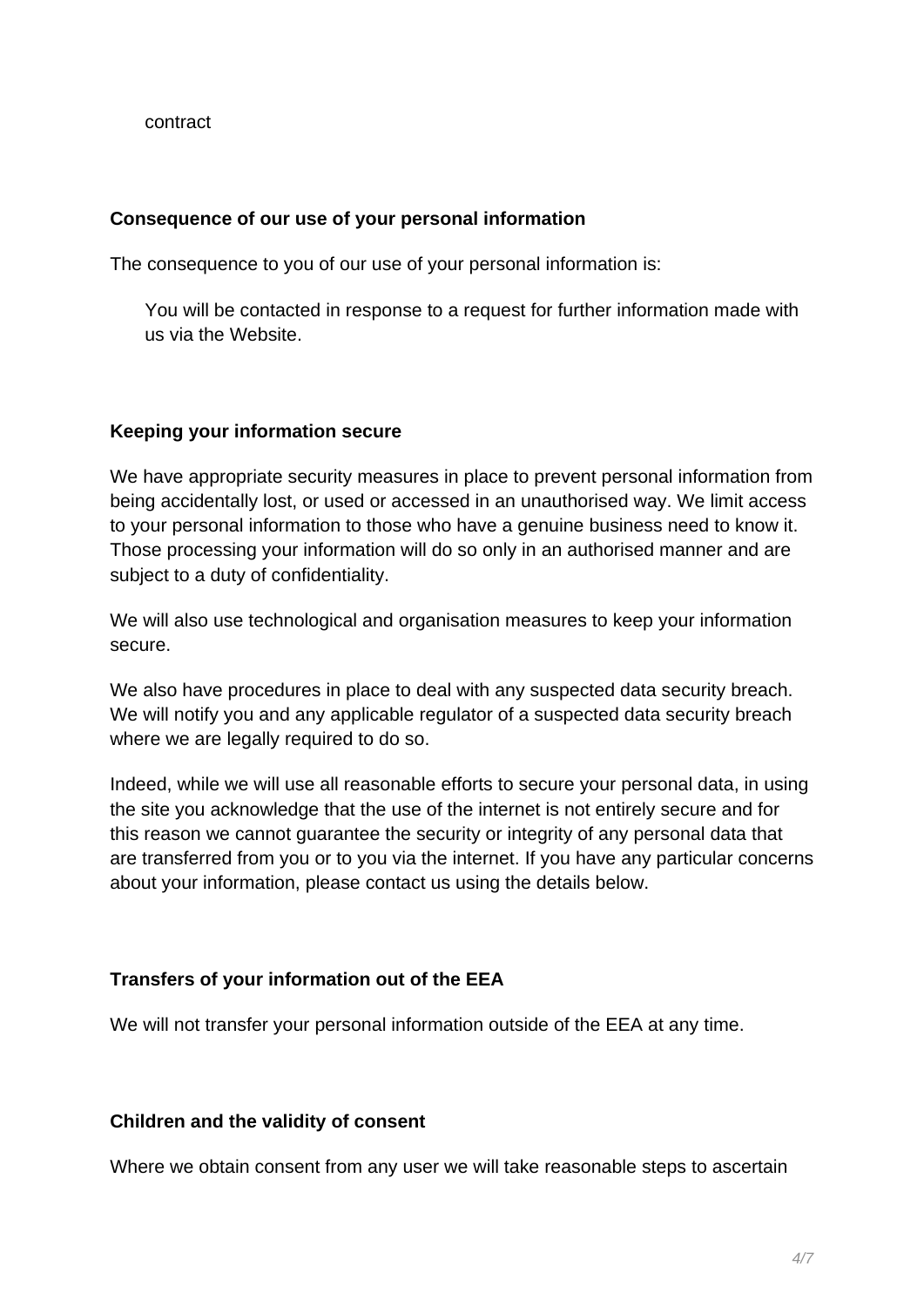whether the user is over 13 years of age and whether the child is sufficiently informed to give valid consent. If the user is not, parental consent will be required to provide consent for the processing of any personal information.

# **What rights do you have?**

Under the General Data Protection Regulation you have a number of important rights free of charge. In summary, those include rights to:

- fair processing of information and transparency over how we use your use personal information
- access to your personal information and to certain other supplementary information that this Privacy Notice is already designed to address
- require us to correct any mistakes in your information which we hold
- require the erasure of personal information concerning you in certain situations
- receive the personal information concerning you which you have provided to us, in a structured, commonly used and machine-readable format and have the right to transmit those data to a third party in certain situations
- object at any time to processing of personal information concerning you for direct marketing
- object to decisions being taken by automated means which produce legal effects concerning you or similarly significantly affect you
- object in certain other situations to our continued processing of your personal information
- otherwise restrict our processing of your personal information in certain circumstances
- claim compensation for damages caused by our breach of any data protection laws

For further information on each of those rights, including the circumstances in which they apply, see the Guidance from the UK Information Commissioner's Office (ICO) on individual's rights under the General Data Protection Regulations (http://ico.org.uk/for-organisations/guide-to-the-general-data-protection-regulation-gd pr/individual-rights/)

If you would like to exercise any of these rights please:

- email, call or write to us
- let us have enough information to identify you
- let us have proof of your identity (a copy of your driving license, passport or a recent credit card/utility bill)
- let us know the information to which your request relates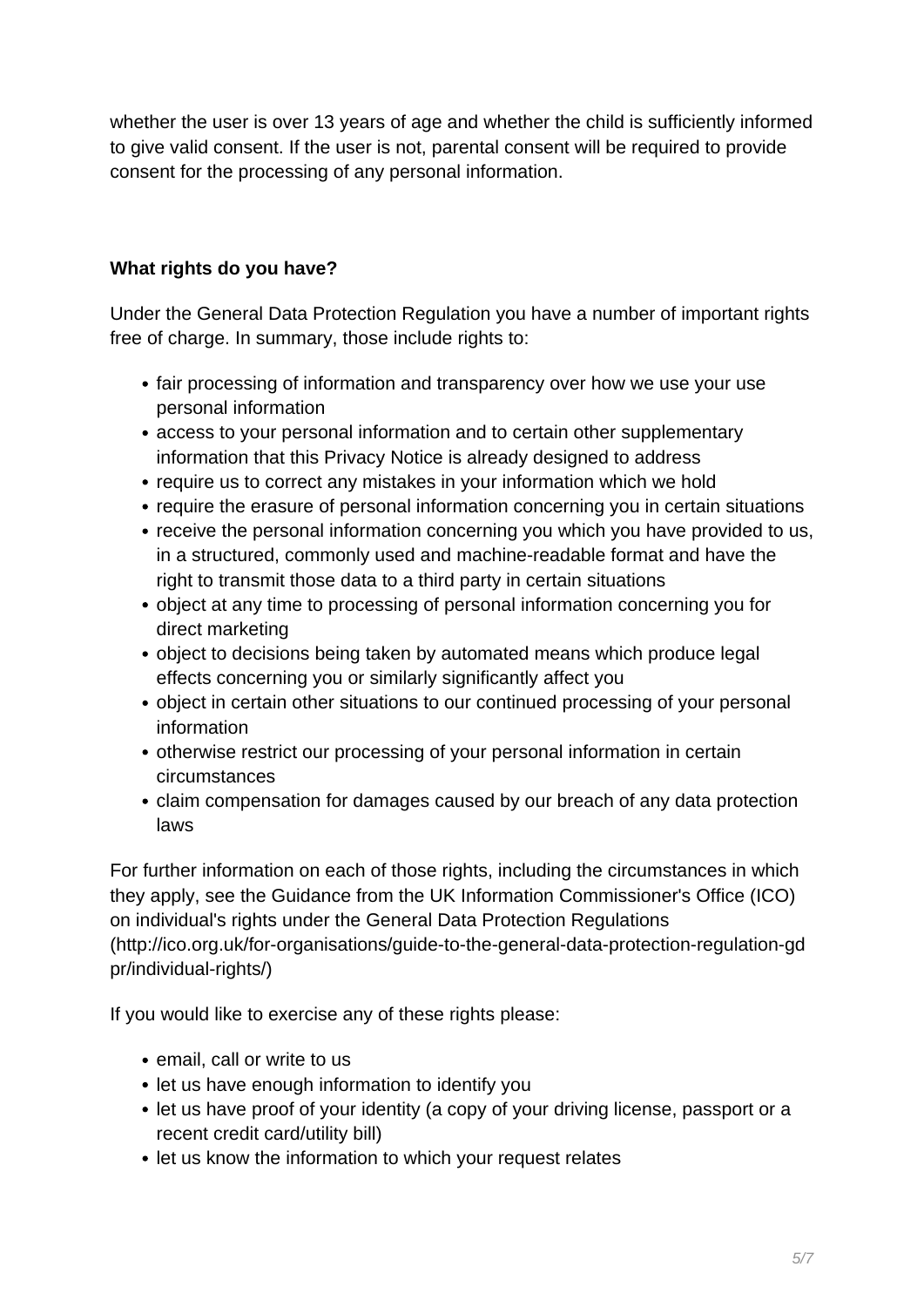From time to time we may also have other methods to unsubscribe (opt-out) from any direct marketing including for example, unsubscribe buttons or web links. If such are offered, please note that there may be some period after selecting to unsubscribe in which marketing may still be received while your request is being processed.

## **How to complain**

We hope that we can resolve any query or concern you raise about our use of your information.

The General Data Protection Regulation also gives you right to lodge a complaint with a supervisory authority, in particular in the European Union (or European Economic Area) state where you work, normally live or where any alleged infringement of data protection laws occurred. The supervisory authority in the UK is the Information Commissioner who may be contacted at https://ico.org.uk/concerns/ or telephone: 0303 123 1113.

# **Changes to the privacy policy**

This privacy policy was published on 24/08/2020 and last updated on 24/08/2020.

We may change this privacy policy from time to time. You should check this policy occasionally to ensure you are aware of the most recent version that will apply each time you access this website. We will also attempt to notify users of any changes by:

We may change this Privacy Notice from time to time. This may be necessary, for

example, if the law changes, or if we change our business in a way that affects personal data protection.

Any changes will be made available on https://stormchute.com/ within the Privacy Policy page/s.

# **Contacting us**

If you have any questions about this policy or the information we hold about you, please contact us by:

e-mail: vashti@stormchute.co.uk